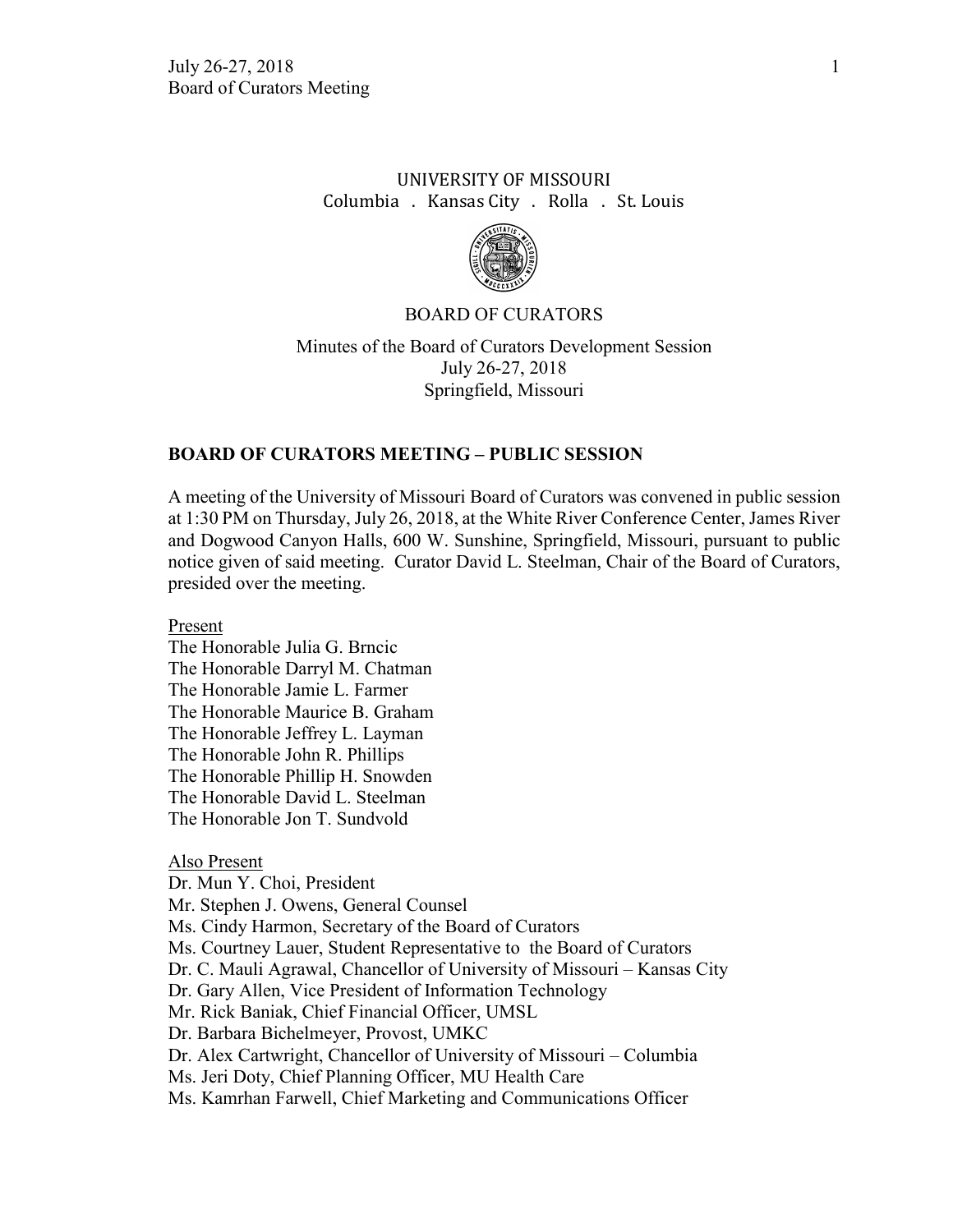Ms. Marsha Fischer, Chief Human Resources Officer Dr. Tom George, Chancellor of University of Missouri – St. Louis Ms. Rhonda Gibler, Chief Financial Officer, MU Mr. Steve Graham, Senior Associate Vice President of Academic Affairs Ms. Christine Holt, Chief of Staff, UM System Ms. Sharon Lindenbaum, Chief Financial Officer, UMKC Dr. Chris Maples, Interim Chancellor of Missouri University of Science & Technology Dr. Robert Marley, Provost, Missouri S&T Mr. Kevin McDonald, Chief Diversity Officer Dr. Mark McIntosh, Vice President of Research and Economic Development Ms. Michelle Piranio, Interim Chief Audit Executive Ms. Cuba Plain, Chief Financial Officer, Missouri S&T Mr. Ryan D. Rapp, Interim Vice President for Finance Mr. Dustin Schnieders, Director of Government Relations Ms. Kristin Sobolik, Provost, UMSL Mr. Jim Spain, Interim Provost, MU Dr. Marshall Stewart, Chief Engagement Officer Mr. Christian Basi Ms. Kelly Wiemann Media representatives

### **General Business**

Consent Agenda Review – No discussion.

## **Consent Agenda**

It was endorsed by President Choi, moved by Curator Graham and seconded by Curator Phillips, that the following item be approved by consent agenda:

### Action

1. Sole Source, Decision Support and Continuous Improvement System, MUHC

That MU Health Care (MUHC) be authorized to purchase Decision Support and Continuous Improvement Systems from Strata Decision Technology, Chicago, Illinois, at a total cost of \$3,584,139.

Funding is as follows: MUHC IT Business Applications Operating Fund H2788 739800

The motion carried unanimously (9-0) by voice vote with no abstentions.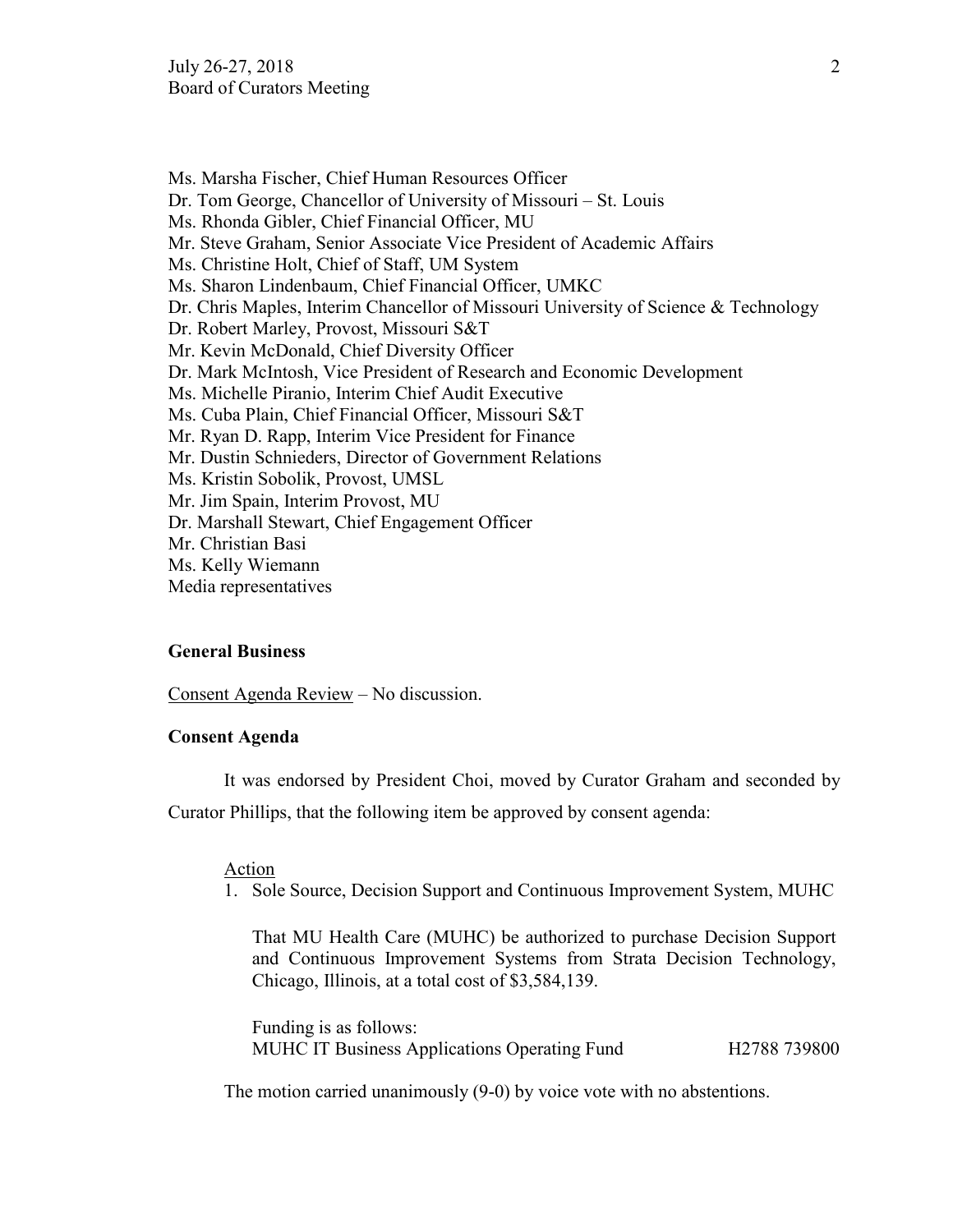### **General Business**

The Board of Curators held a strategic development session regarding the following:

- Initial briefing on the University Task Force Report on governance Board Chair Steelman (slides on file)
- Review and discussion of the report Task Force Chair Chatman and Dr. MacTaggart
- Discussion, University of Missouri System Vision and Mission

The discussions were facilitated by Dr. Terrence MacTaggart with the Association of Governing Boards (AGB).

# Amendment to Collected Rules and Regulations Section 20.010, General Organization, UM

It was moved by Curator Chatman and seconded by Curator Phillips, that the following action be approved:

> that Collected Rules and Regulations 20.010 General Organization be amended as presented to the Board of Curators, and further amended, at their meeting July 26-27, 2018 (and as on file with the minutes of this meeting).

# **Collected Rules and Regulations Administration Chapter 20: Organization**

### **20.010 General Organization**

Bd. Min. 6-25-67, p. 33,423; amended Bd. Min. 7-26-18.

The corporate body known as The Curators of the University of Missouri is organized as a university system. The University of Missouri System was formed in 1963 and consists of system administration and four universities: the University of Missouri-Columbia, the University of Missouri-Kansas City, the Missouri University of Science and Technology, the University of Missouri-St. Louis, and all of their component parts, including MU Health, MU Extension and UM Engagement (hereinafter referred to as "University" or "UM System"). The University of Missouri Board of Curators ("Board") reaffirms the value and importance of the University's general organization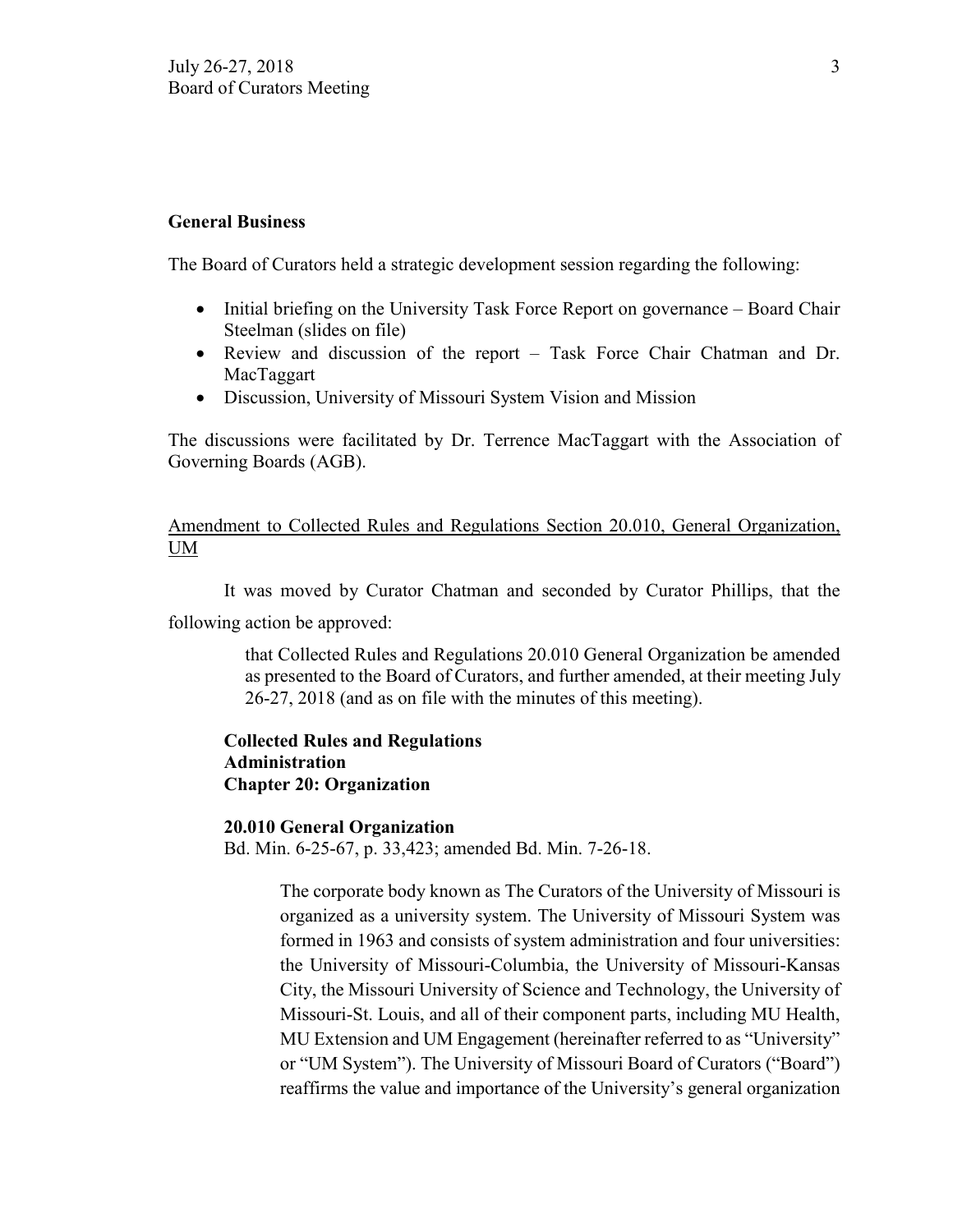as a university system and the basic concept that the University will be one university system. This one university system concept requires a centrally directed and unified administration and operation and the Board reaffirms the authority already granted to the President to direct the manner of implementation of this concept. The Board expects full cooperation of all faculty and staff to carry out this general policy. The Board directs that in the consideration and drafting of proposed rules and regulations that such concept be followed.

The motion passed unanimously (9-0) by voice vote with no abstentions.

### Amendment, Collected Rules and Regulations 20.030, Executive Philosophy, UM

It was moved by Curator Chatman and seconded by Curator Graham, that the following action be approved:

> That Collected Rules and Regulations 20.030 Executive Philosophy be amended as presented to the Board of Curators, and further amended, at their meeting July 26-27, 2018 (and as on file with the minutes of this meeting).

**Collected Rules and Regulations Administration Chapter 20: Organization**

**20.030 Executive Philosophy**

Executive Order No. 1, 2-15-68; Revised 4-5-73; Revised 3-3-76; Amended by Executive Order No. 13, 11-8-73; Revised 4-5-76; Revised 9-23-79; Revised 6- 25-86; Revised 2-4-92; Revised 5-28-96; Revised 4-7-97; Revised 10-1-98; Revised 8-5-99; Revised 10-1-04; Revised 6-10-09; Revised 7-26-18.

The UM System exists to deliver excellence in teaching, research, engagement and economic development for the people of Missouri, the nation and the world.

The UM System is organized as a system to achieve more collectively than its component parts could achieve individually and this principle will guide decision makers in managing the affairs of the UM System, whether they be academic affairs or business affairs. The Constitution of Missouri vests the Board of Curators ("Board") with governing authority for the UM System. The Board is the governing authority for the UM System, including its system administration, and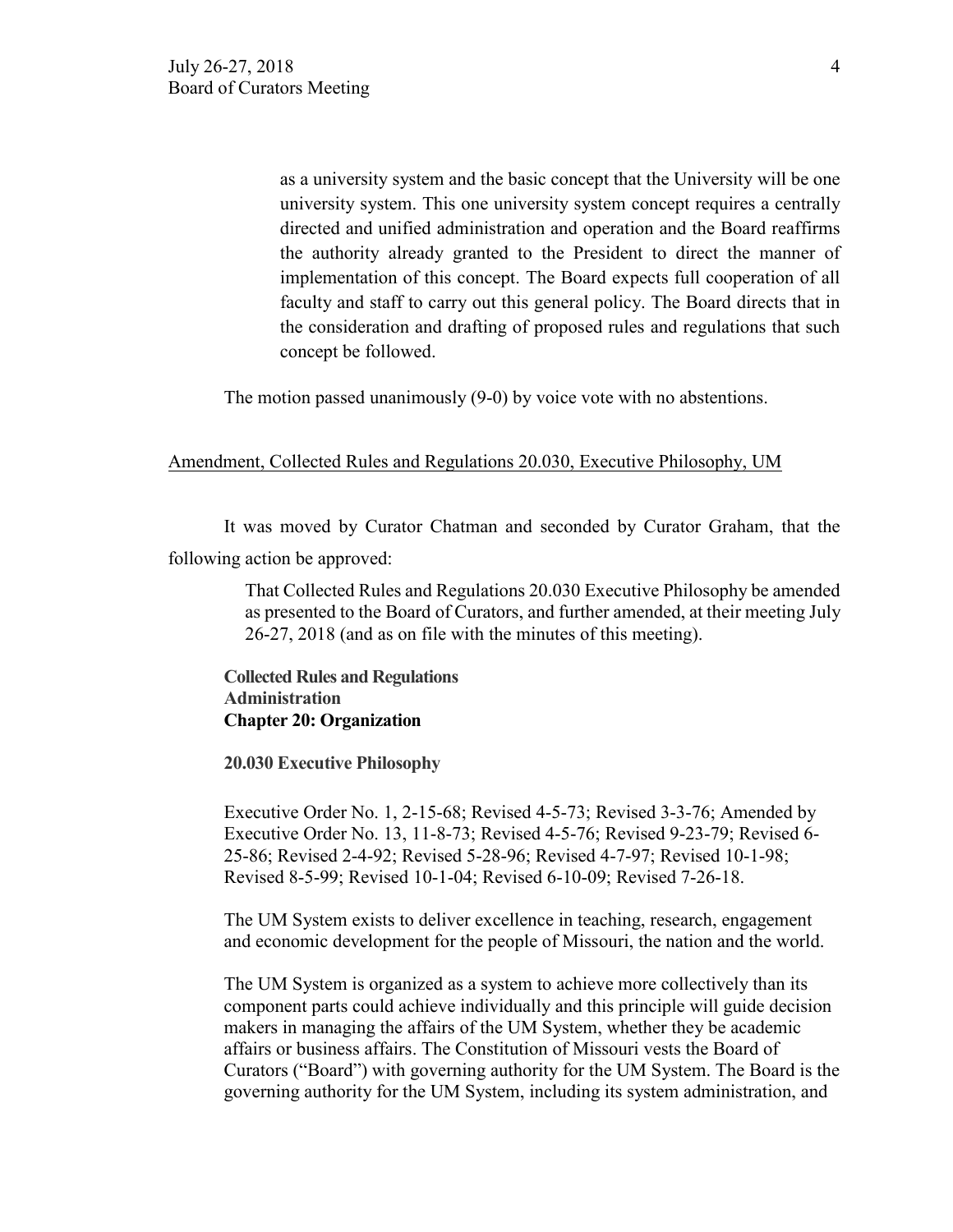each of its universities and component parts. The Board delegates decisionmaking authority to the President of the UM System, but governing responsibility always resides with the Board, which has the authority to change any decision at any time.

The President is delegated general power to act for and on behalf of the Board and the UM System subject only to the Bylaws, Board Rules and Regulations or specific instructions of the Board. The President is the chief executive and academic officer of the UM System and all faculty and staff shall be under his/her direction and authority, and he/she shall be in charge of all academic, public, business, financial and related affairs of the UM System under the policies and general supervision of the Board.

The Chancellors of the UM System are appointed by and report to the President. The Chancellors are the chief academic and administrative officers charged with providing academic and administrative leadership and management on each of the four university campuses. The primary duty of the Chancellors is to attain excellence in: academic and teaching programs to educate students of all ages; research; outreach to the citizens of Missouri through extension and other services; and the advancement of economic growth of Missouri and its citizens; all within the resources available to each university as approved by the Board. Consistent with Collected Rule and Regulation 30.010, the Chancellors will also grow their university advancement programs through private fundraising and other activities that increase community support for the universities and the UM System. With the approval of the President, the Chancellors may delegate some of their responsibilities to other university officials. In addition to their university responsibilities, the Chancellors serve as General Officers to advise the President on all matters affecting the UM System.

It is the fundamental responsibility of the Board, President, Chancellors and officers to seek and manage resources to achieve the vision and mission of the UM System. This fundamental responsibility compels all General Officers to look beyond individual universities and interests to enable the UM System to meet the needs of Missouri.

The basic principle that will be followed in leading and managing the UM System is that authority and accountability will be linked. Managerial authority to make decisions will be coupled with managers being held accountable for results. Outcomes achieved will be measured against goals.

The motion passed unanimously (9-0) by voice vote with no abstentions.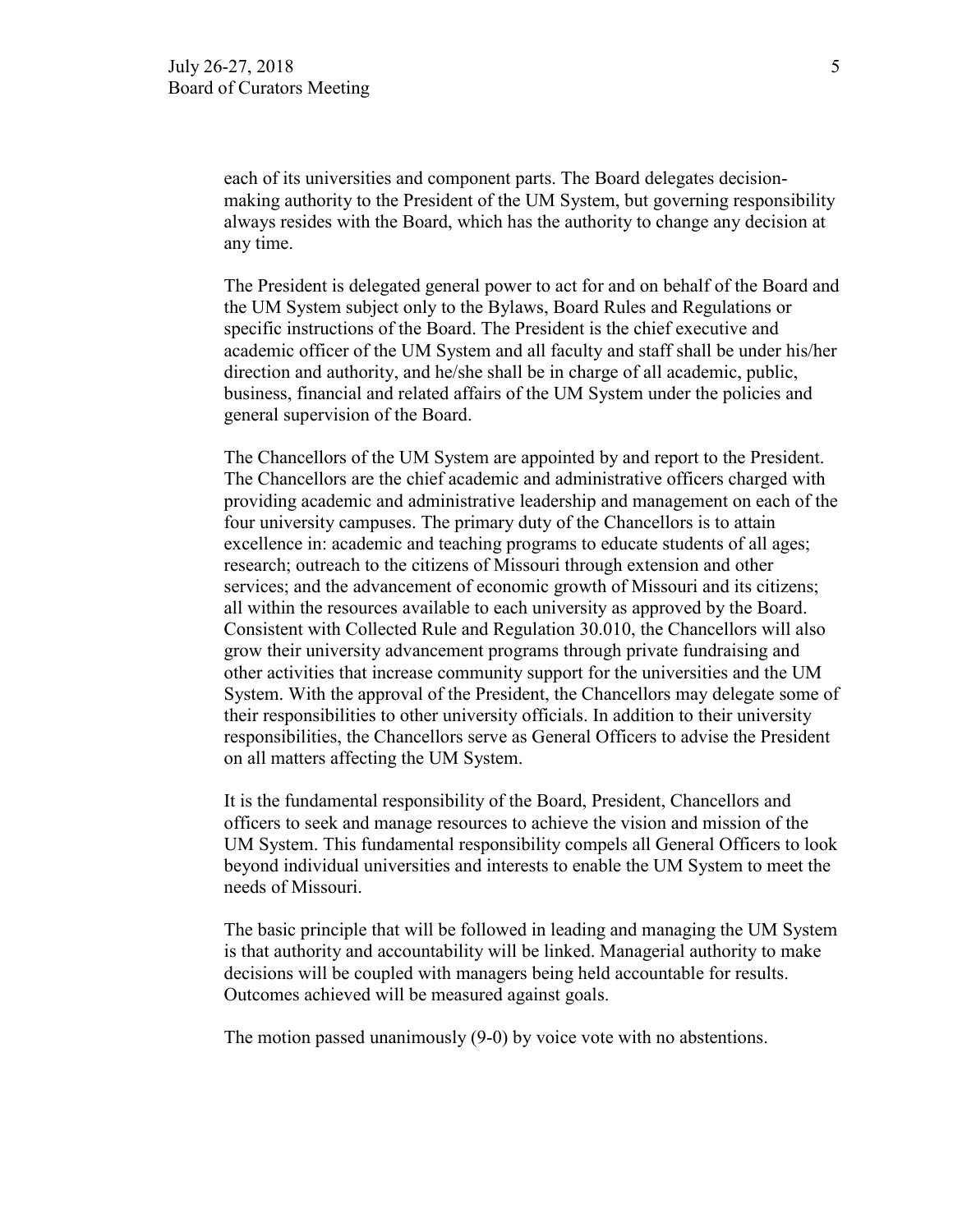Dr. MacTaggart led a facilitated discussion continued regarding the guiding principles for the UM System and guidelines for proactive leadership and governance.

The Board of Curators development session recessed at 4:45 PM on Thursday, July 26, 2018.

# **6:00 – 7:30 P.M. – Reception for Southwest Missouri Community and University Leaders with Development Session Participants**

Location: Sportsman's Lodge, White River Conference Center

## **BOARD OF CURATORS MEETING**

## **PUBLIC SESSION**

A meeting of the University of Missouri Board of Curators reconvened in public session at 8:30 A.M. on Friday, July 27, 2018 at the White River Conference Center, James River and Dogwood Canyon Halls, 600 W. Sunshine, Springfield, Missouri, pursuant to public notice given of said meeting. Curator David L. Steelman, Chair of the Board of Curators, presided over the meeting.

Present

The Honorable Julia G. Brncic The Honorable Darryl M. Chatman The Honorable Jamie L. Farmer The Honorable Maurice B. Graham The Honorable Jeffrey L. Layman The Honorable John R. Phillips The Honorable Phillip H. Snowden The Honorable David L. Steelman The Honorable Jon T. Sundvold

#### Also Present

Dr. Mun Y. Choi, President Mr. Stephen J. Owens, General Counsel Ms. Cindy Harmon, Secretary of the Board of Curators Ms. Courtney Lauer, Student Representative to the Board of Curators Dr. C. Mauli Agrawal, Chancellor of University of Missouri – Kansas City Dr. Gary Allen, Vice President of Information Technology Mr. Rick Baniak, Chief Financial Officer, UMSL Dr. Barbara Bichelmeyer, Provost, UMKC Dr. Alex Cartwright, Chancellor of University of Missouri – Columbia Ms. Jeri Doty, Chief Planning Officer, MU Health Care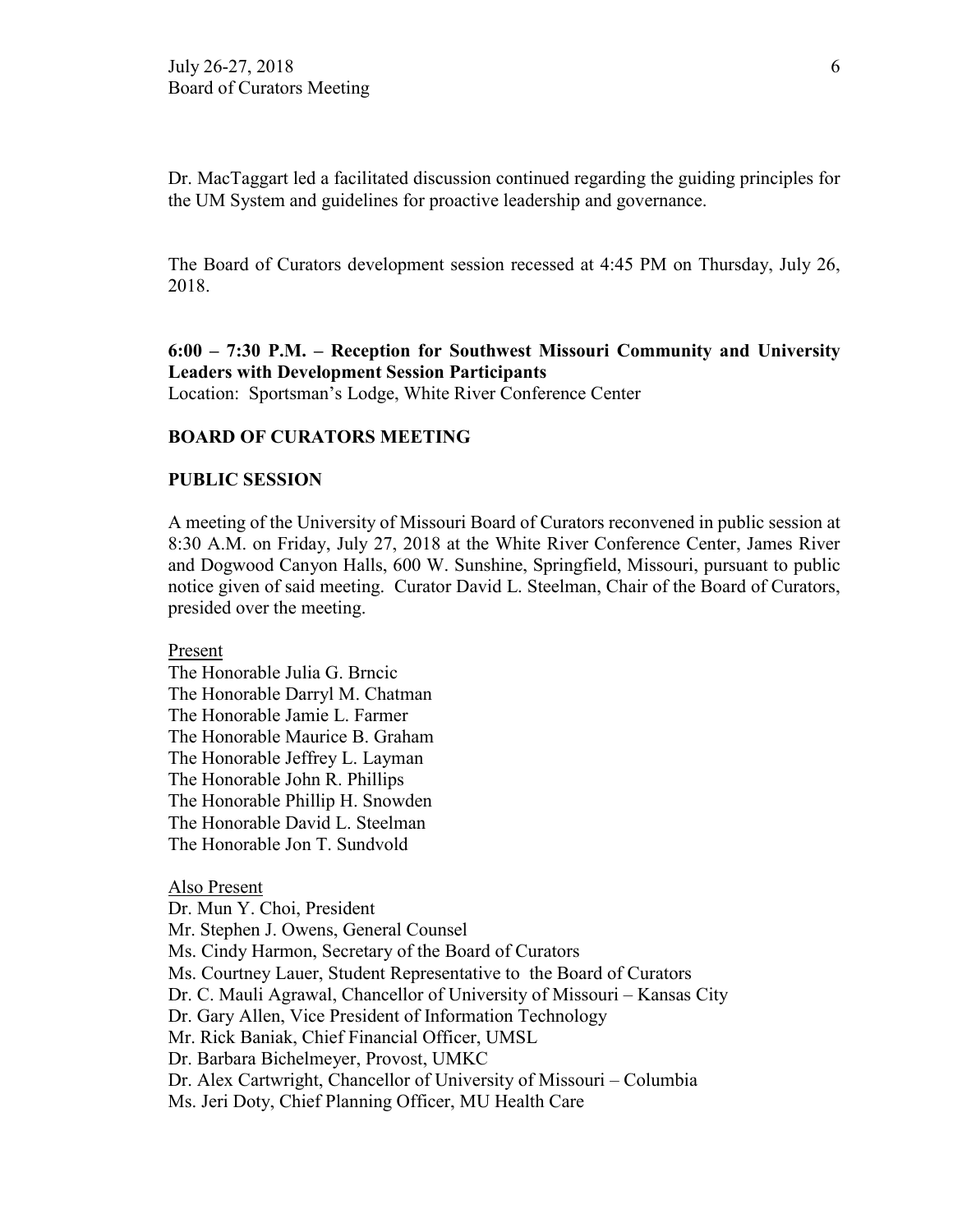Ms. Kamrhan Farwell, Chief Marketing and Communications Officer Ms. Marsha Fischer, Chief Human Resources Officer Dr. Tom George, Chancellor of University of Missouri – St. Louis Ms. Rhonda Gibler, Chief Financial Officer, MU Mr. Steve Graham, Senior Associate Vice President of Academic Affairs Ms. Christine Holt, Chief of Staff, UM System Ms. Sharon Lindenbaum, Chief Financial Officer, UMKC Dr. Chris Maples, Interim Chancellor of Missouri University of Science & Technology Dr. Robert Marley, Provost, Missouri S&T Mr. Kevin McDonald, Chief Diversity Officer Dr. Mark McIntosh, Vice President of Research and Economic Development Ms. Michelle Piranio, Interim Chief Audit Executive Ms. Cuba Plain, Chief Financial Officer, Missouri S&T Mr. Ryan D. Rapp, Interim Vice President for Finance Mr. Dustin Schnieders, Director of Government Relations Ms. Kristin Sobolik, Provost, UMSL Mr. Jim Spain, Interim Provost, MU Dr. Marshall Stewart, Chief Engagement Officer Mr. Christian Basi Ms. Kelly Wiemann Media representatives

## **General Business**

Dr. MacTaggart continued a facilitated discussion regarding the guiding principles for the UM System and guidelines for proactive leadership and governance.

## New Vision Statement for the UM System

The Board of Curators and University leadership accepted the new vision statement for the UM System as follows:

*Advance the opportunities for success and well-being for Missouri, our nation and the world through transformative teaching, research, innovation, engagement and inclusion.*

## The University Task Force Report

The Board of Curators modified and adopted The University Task Force Report as presented and discussed with UM System leadership July 26-27, 2018.

## University of Missouri Board of Curators Resolution: System Governance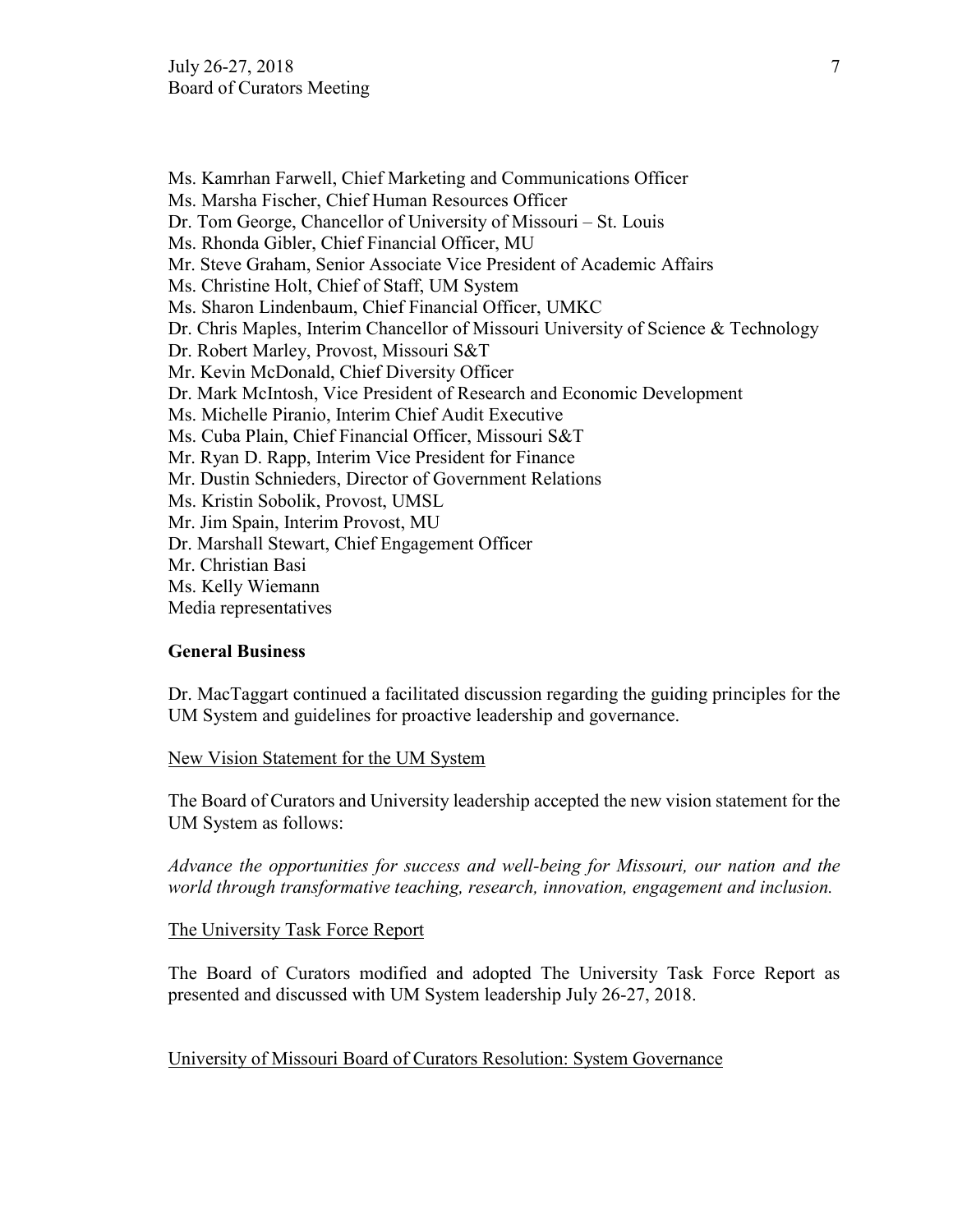It was moved by Curator Graham and seconded by Curator Phillips, that the Resolution below on System Governance be approved, as amended (and as on file with the minutes of this meeting).

## **UNIVERSITY OF MISSOURI BOARD OF CURATORS RESOLUTION: SYSTEM GOVERNANCE**

The University of Missouri Board of Curators, meeting in Springfield on this 27<sup>th</sup> day of July, 2018, resolves as follows:

**WHEREAS,** the University of Missouri System was formed in 1963 and consists of system administration and four universities: the University of Missouri-Columbia, the University of Missouri-Kansas City, the Missouri University of Science and Technology, the University of Missouri-St. Louis, and all of their component parts, including, but not limited to, MU Health, MU Extension and UM Engagement ("University" or "UM System"); and

**WHEREAS,** the University is organized as a university system in order to achieve more collectively than its component parts could achieve individually; and

**WHEREAS,** the Constitution of Missouri vests the Board of Curators ("Board") with authority to govern the University; the Board delegates to the President the general power to act on behalf of the Board, subject to specified limitations; and the President appoints, subject to approval by the Board, Chancellors for each of the four universities of the UM System who report to the President; and

**WHEREAS,** in January 2018, the Board Chair appointed a task force to review, among other things, the UM System's patterns of governance, leadership and operations ("Task Force"); and

**WHEREAS,** the Task Force reviewed the history of the UM System and its formation, other public university system structures, and sought and received input from chancellors, provosts, vice presidents, faculty, staff, students and other concerned stakeholders through a variety of media, including a university community input session at the Board meeting on June 22, 2018; and

**WHEREAS,** after due deliberation and study, the Task Force issued a thoughtful report to the Board ("Task Force Report") which the Board discussed over two days during meetings on July 26-27, 2018.

## **NOW THEREFORE, BE IT RESOLVED** that: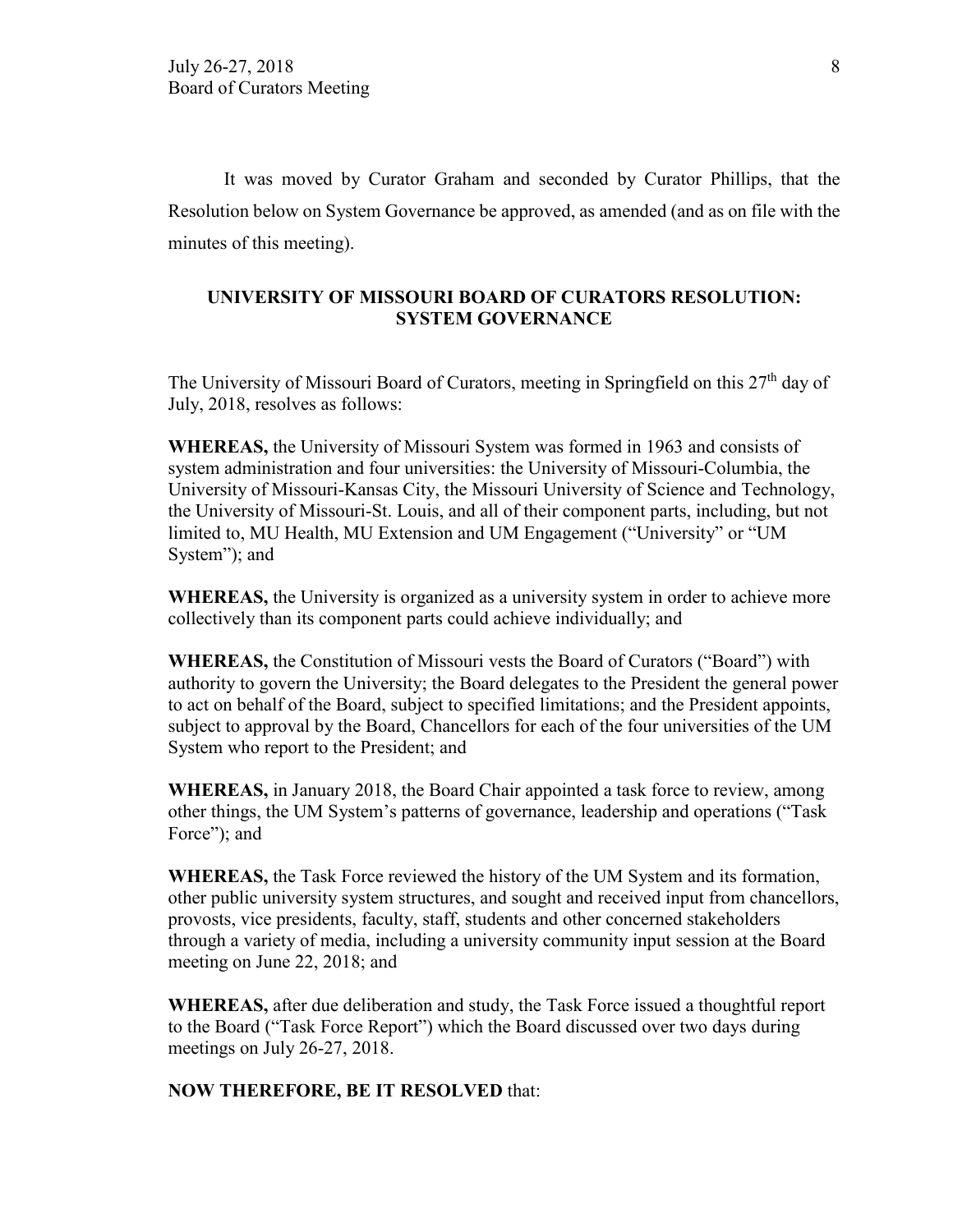- 1. The Board reaffirms the value and importance of being organized as one university system and that the Board is the governing board for the UM System and each of its universities and their component parts; and
- 2. The Board reaffirms the authority delegated to the President to act on behalf of the Board, subject only to specified limitations, and to act as the chief academic and administrative officer of the UM System and each of its universities and their component parts including, but not limited to, all faculty, staff and students; all academic, public, business, financial and related affairs; and all advancement programs; and
- 3. The Board approves and adopts the Vision Statement and the Guiding Principles and Recommendations for Proactive Leadership and Governance set forth in the Task Force Report, as they may have been modified by the Board's discussion; and
- 4. The Board acknowledges the UM System's existing Mission Statement set forth in the Task Force Report and directs the President to review it for possible revision in the near future; and
- 5. The Board, through its actions during this meeting, amends Collected Rule and Regulation (CRR) 20.010, General Organization, and CRR 20.030, Executive Authority, in order to make them consistent with the governance structure set forth in the Task Force Report and the Board intends to update and amend other CRRs to assure they are consistent with such a governance structure and the Task Force Report; and
- 6. The Board recognizes sound leadership and positive culture as integral to the success of the UM System and directs the President or his designee to design and promote orientation programs for new leaders and on-going training for existing leaders, including the chancellors, vice-presidents, provosts, deans and department chairs, and that such orientation and training programs include, among other things, this Resolution and the Task Force Report, as it may have been modified by the Board; and
- 7. The Board expresses its appreciation to the Task Force and its members Curator Darryl Chatman (Chair), Curator Julia Brncic, Curator John Phillips, President Mun Choi, Chancellor Mauli Agrawal, Interim Chancellor and Provost Barbara Bichelmeyer, Chancellor Alex Cartwright, Chancellor Tom George, Interim Chancellor Chris Maples, Vice President Ryan Rapp, General Counsel Steve Owens, and for the assistance of AGB Consultant Terry MacTaggart, Board Secretary Cindy Harmon and UM Counsel Nick Beydler.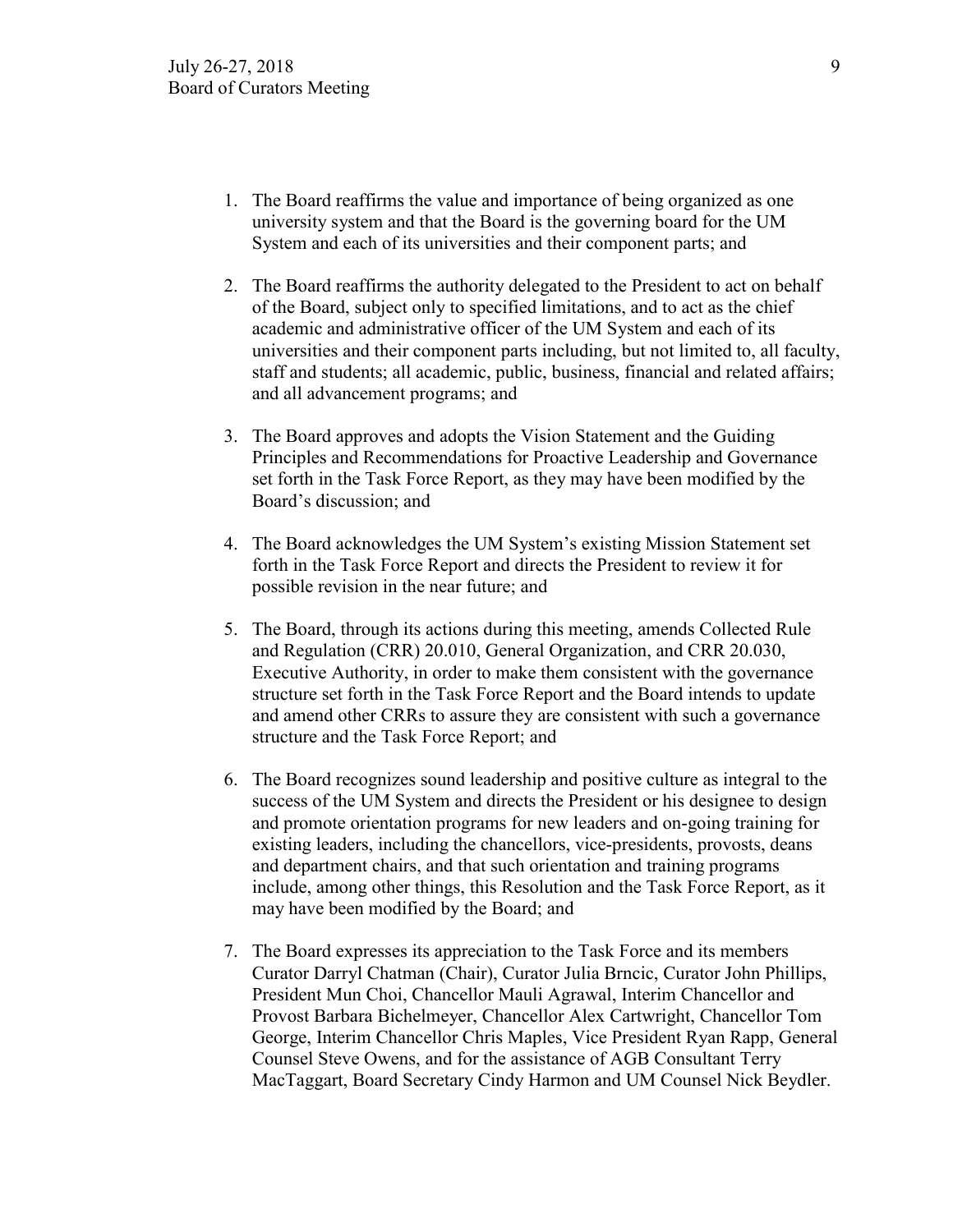**BE IT FURTHER RESOLVED**, that the Secretary of the Board of Curators cause this Resolution to be spread upon the minutes of this meeting.

The motion carried unanimously (9-0) by voice vote with no abstentions.

It was moved by Curator Graham and seconded by Curator Phillips, that there shall be an executive session with a closed record and closed vote of the Board of Curators Development Session July 26-27, 2018 for consideration of:

- **Section 610.021(1), RSMo**, relating to matters identified in that provision, which include legal actions, causes of action or litigation, and confidential or privileged communications with counsel; and
- **Section 610.021(2), RSMo,** relating to matters identified in that provision, which include leasing, purchase, or sale of real estate; and
- **Section 610.021(3), RSMo**, relating to matters identified in that provision, which include hiring, firing, disciplining, or promoting of particular employees; and
- **Section 610.021(12), RSMo,** relating to matters identified in that provision, which include sealed bids and related documents and sealed proposals and related documents or documents related to a negotiated contract; and
- **Section 610.021 (13), RSMo**, relating to matters identified in that provision, which include individually identifiable personnel records, performance ratings, or records pertaining to employees or applicants for employment.

Roll call vote of the Board:

Curator Brncic voted yes. Curator Chatman voted yes. Curator Farmer voted yes. Curator Graham voted yes. Curator Layman voted yes. Curator Phillips voted yes. Curator Snowden voted yes. Curator Steelman voted yes. Curator Sundvold voted yes.

The motion carried.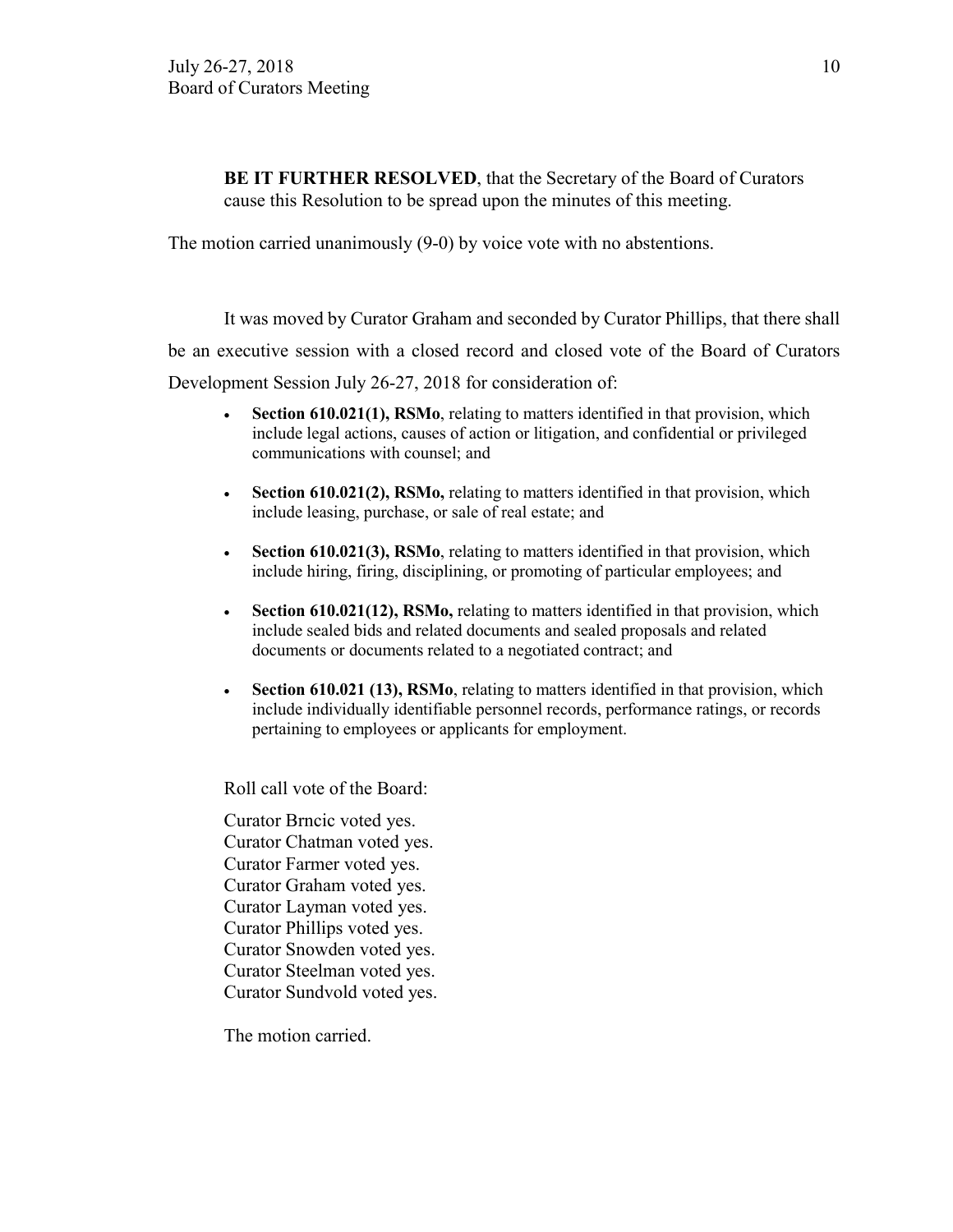The public session of the Board of Curators meeting recessed at 9:50 AM on Friday, July 27, 2018.

## **Board of Curators Meeting – Executive Session**

A meeting of the University of Missouri Board of Curators was convened in executive session at 10:10 A.M., on Friday, July 27, 2018, at the White River Conference Center, Sportsman's Lodge, 600 W. Sunshine, Springfield, Missouri, pursuant to public notice given of said meeting. Curator David L. Steelman, Chair of the Board of Curators, presided over the meeting.

Present

The Honorable Julia G. Brncic The Honorable Darryl M. Chatman The Honorable Jamie L. Farmer The Honorable Maurice B. Graham The Honorable Jeffrey L. Layman The Honorable John R. Phillips The Honorable Phillip H. Snowden The Honorable David L. Steelman The Honorable Jon T. Sundvold

Also Present Dr. Mun Y. Choi, President Mr. Stephen J. Owens, General Counsel Ms. Cindy Harmon, Secretary of the Board of Curators Ms. Courtney Lauer, Student Representative of the Board of Curators

### **Consent Agenda – Executive Session**

It was recommended and endorsed by President Choi, moved by Curator Layman

and seconded by Curator Snowden, that the following item be approved by consent agenda:

1. <sup>297</sup>Property Purchase, MUHC – this item may be given public notice upon completion.

Roll call vote of the full Board:

Curator Brncic voted yes. Curator Chatman voted yes.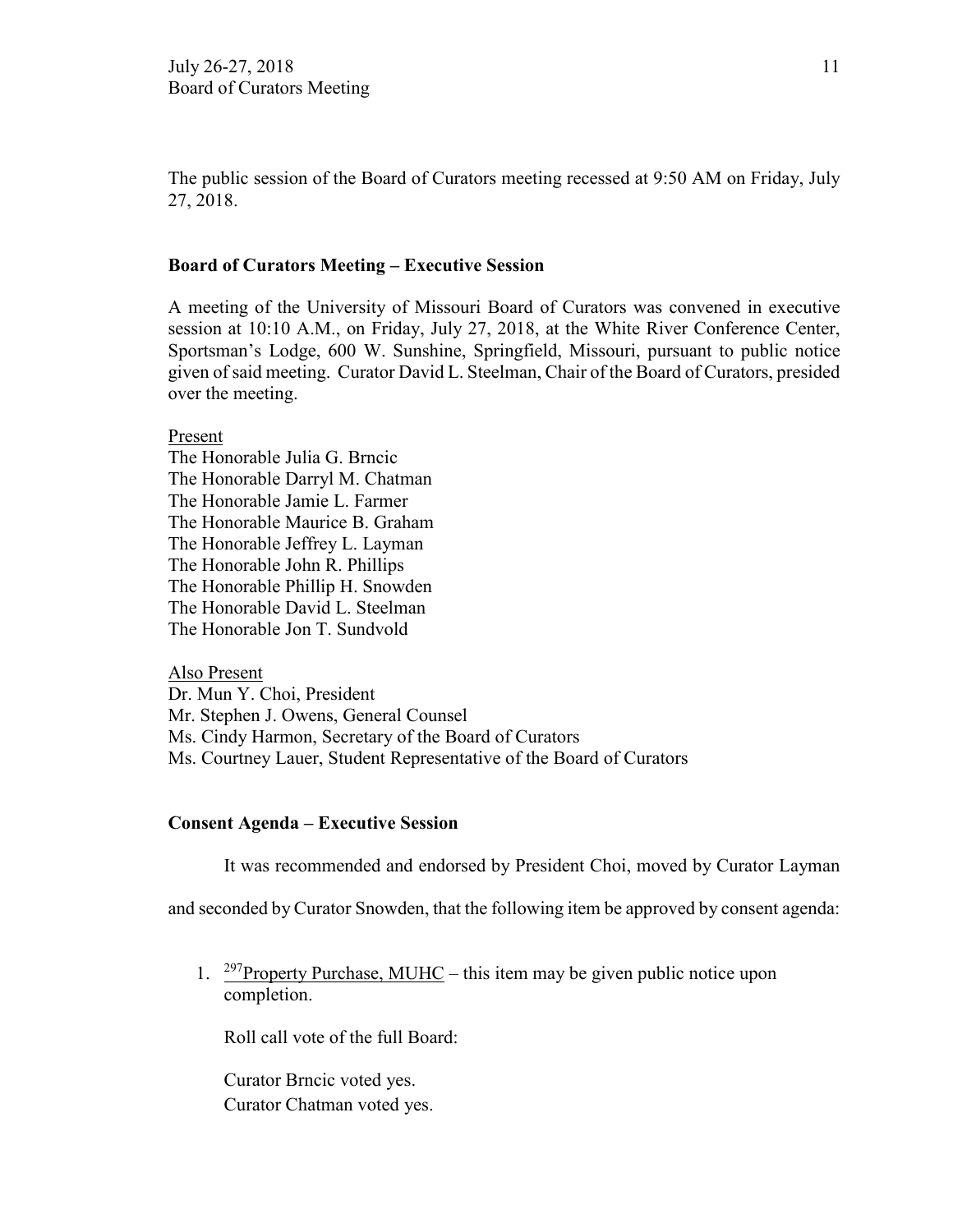Curator Farmer voted yes. Curator Graham voted yes. Curator Layman voted yes. Curator Phillips voted yes. Curator Snowden voted yes. Curator Steelman voted yes. Curator Sundvold voted yes.

The motion carried.

## **General Business**

President Choi excused himself from the meeting.

First Amendment to Contract for Employment, Mun Y. Choi, President of the University of Missouri System– presented by Board Chair Steelman

It was moved by Curator Graham and seconded by Curator Snowden, that the

following recommendation be approved:

that the Curators of the University of Missouri are authorized to enter into a First Amendment to the Contract for Employment with Mun Y. Choi, President of the University of Missouri System, under the same or substantially similar terms as provided to the members of the Board of Curators at the July 26-27, 2018 Board of Curators meeting (and as on file with the minutes of this meeting), said Amendment to be approved as to legal form by General Counsel.

Roll call vote:

Curator Brncic voted yes. Curator Chatman voted yes. Curator Farmer voted yes. Curator Graham voted yes. Curator Layman voted yes. Curator Phillips voted yes. Curator Snowden voted yes. Curator Steelman voted yes. Curator Sundvold voted yes.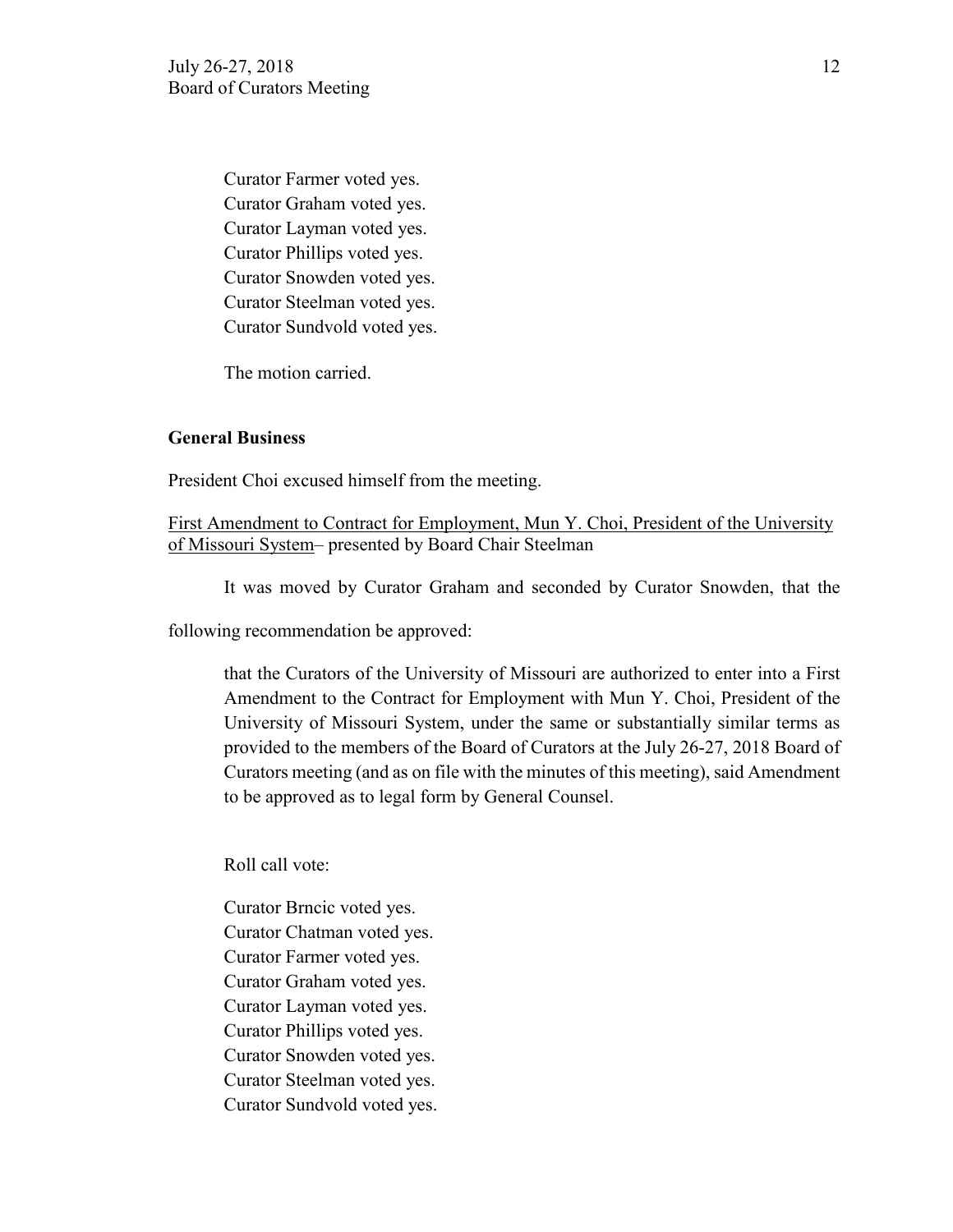The motion carried.

President Choi rejoined the meeting.

Chancellors Agrawal, Cartwright, George and Maples were invited to join the meeting.

Report on Personnel Matters – presented by Chair Steelman and President Choi

No action taken by the Board.

It was moved by Curator Brncic and seconded by Curator Chatman, that the meeting of the Board of Curators Executive Session, July 26-27, 2018, be adjourned.

Roll call vote:

Curator Brncic voted yes. Curator Chatman voted yes. Curator Farmer voted yes. Curator Graham voted yes. Curator Layman voted yes. Curator Phillips voted yes. Curator Snowden voted yes. Curator Steelman voted yes. Curator Sundvold voted yes.

The motion carried.

There being no other business to come before the Board of Curators, the executive session meeting was adjourned at 10:30 A.M. on Friday, July 27, 2018.

## **Public Session**

A meeting of the University of Missouri Board of Curators reconvened in public session at 10:45 A.M. on Friday, July 27, 2018 at the White River Conference Center, James River and Dogwood Canyon Halls, 600 W. Sunshine, Springfield, Missouri, pursuant to public notice given of said meeting. Curator David L. Steelman, Chair of the Board of Curators, presided over the meeting.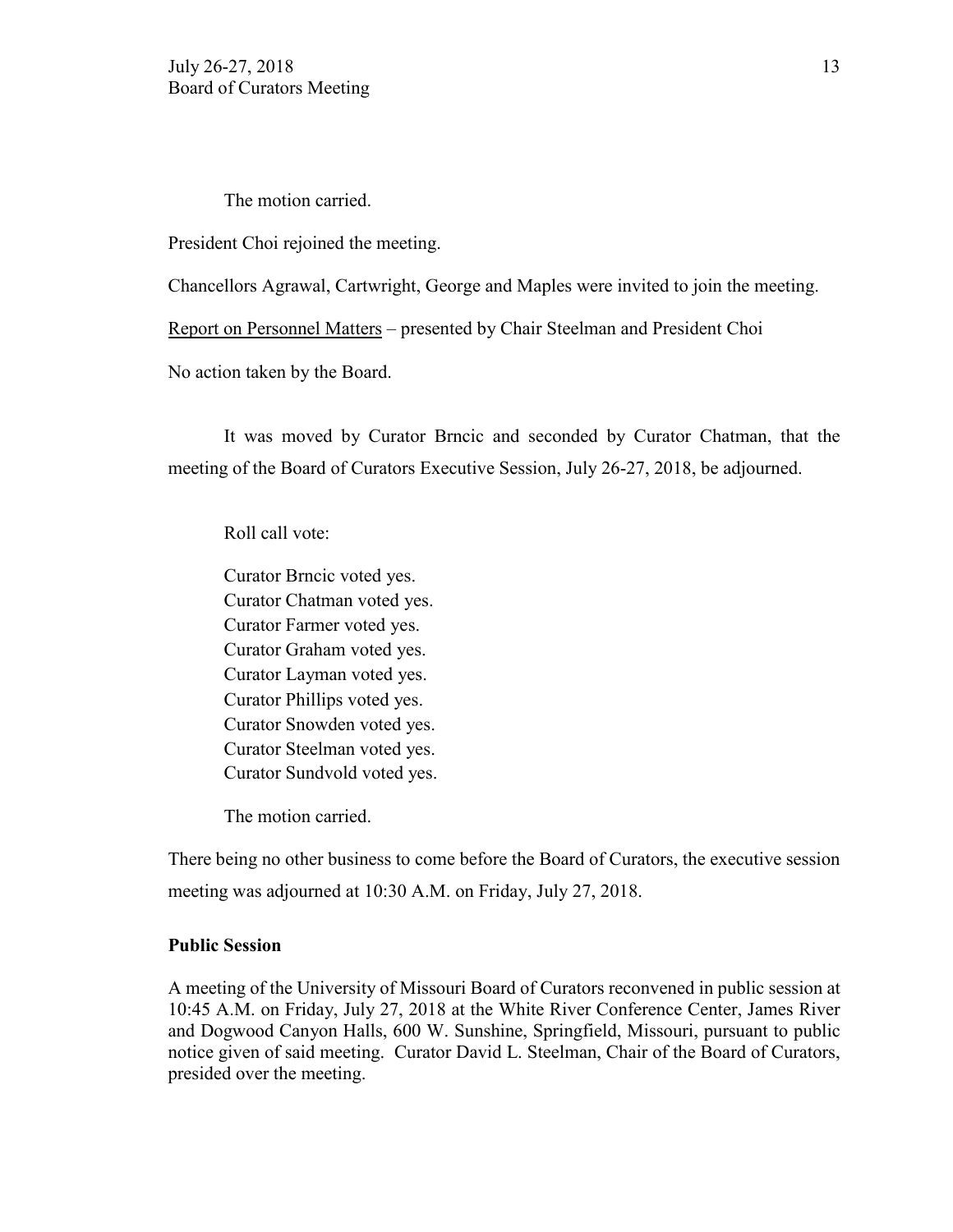Present

The Honorable Julia G. Brncic The Honorable Darryl M. Chatman The Honorable Jamie L. Farmer The Honorable Maurice B. Graham The Honorable Jeffrey L. Layman The Honorable John R. Phillips The Honorable Phillip H. Snowden The Honorable David L. Steelman The Honorable Jon T. Sundvold

### Also Present

Dr. Mun Y. Choi, President Mr. Stephen J. Owens, General Counsel Ms. Cindy Harmon, Secretary of the Board of Curators Ms. Courtney Lauer, Student Representative to the Board of Curators Dr. C. Mauli Agrawal, Chancellor of University of Missouri – Kansas City Dr. Gary Allen, Vice President of Information Technology Mr. Rick Baniak, Chief Financial Officer, UMSL Dr. Barbara Bichelmeyer, Provost, UMKC Dr. Alex Cartwright, Chancellor of University of Missouri – Columbia Ms. Jeri Doty, Chief Planning Officer, MU Health Care Ms. Kamrhan Farwell, Chief Marketing and Communications Officer Ms. Marsha Fischer, Chief Human Resources Officer Dr. Tom George, Chancellor of University of Missouri – St. Louis Ms. Rhonda Gibler, Chief Financial Officer, MU Mr. Steve Graham, Senior Associate Vice President of Academic Affairs Ms. Christine Holt, Chief of Staff, UM System Ms. Sharon Lindenbaum, Chief Financial Officer, UMKC Dr. Chris Maples, Interim Chancellor of Missouri University of Science & Technology Dr. Robert Marley, Provost, Missouri S&T Mr. Kevin McDonald, Chief Diversity Officer Dr. Mark McIntosh, Vice President of Research and Economic Development Ms. Michelle Piranio, Interim Chief Audit Executive Ms. Cuba Plain, Chief Financial Officer, Missouri S&T Mr. Ryan D. Rapp, Interim Vice President for Finance Mr. Dustin Schnieders, Director of Government Relations Ms. Kristin Sobolik, Provost, UMSL Mr. Jim Spain, Interim Provost, MU Dr. Marshall Stewart, Chief Engagement Officer Mr. Christian Basi Ms. Kelly Wiemann Media representatives